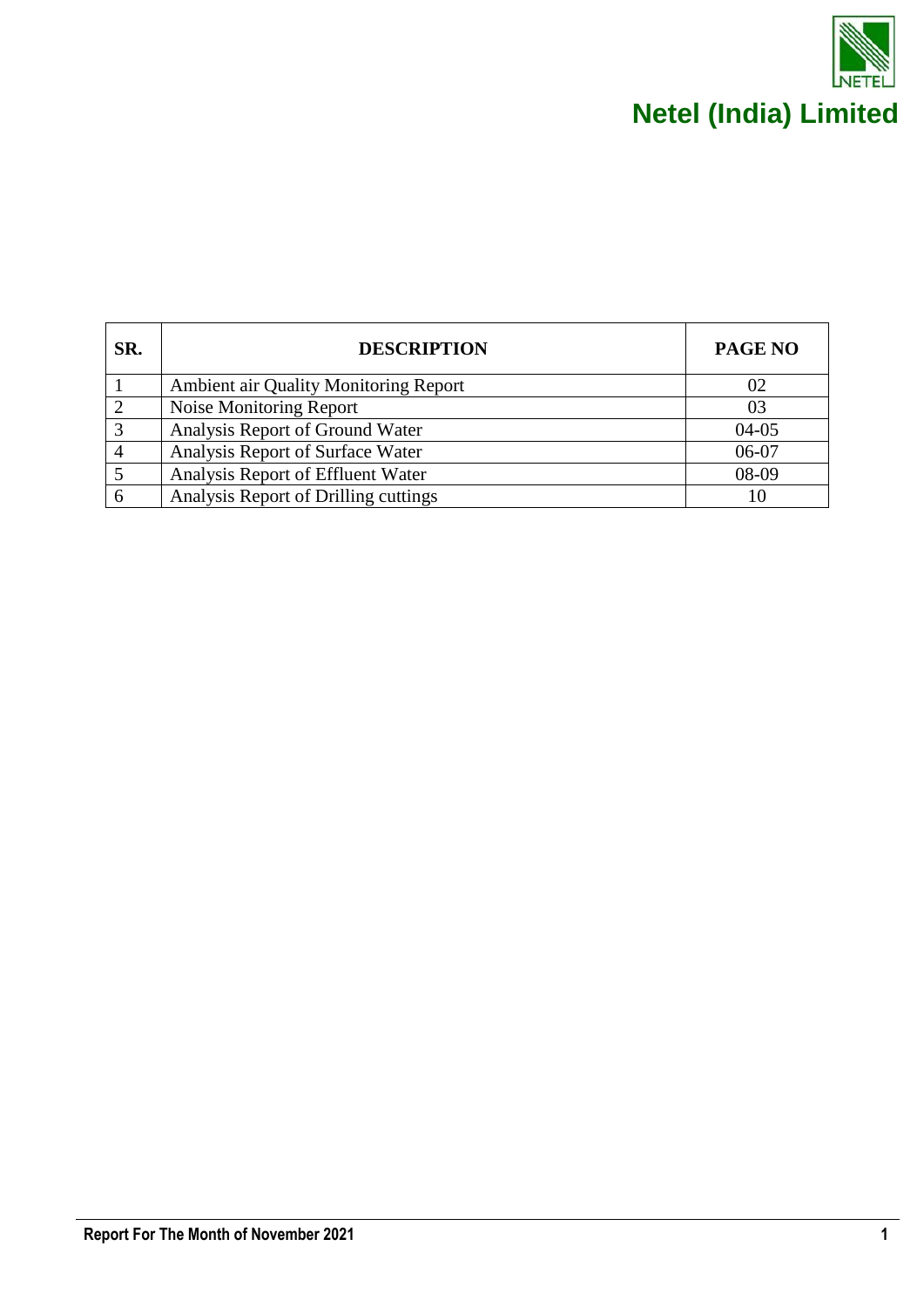

| Name & Address of the Customer:                                                                                                                                        | Test Report No.: NIL /PEPL/21-22/AAQ-2 |                                 |            |  |
|------------------------------------------------------------------------------------------------------------------------------------------------------------------------|----------------------------------------|---------------------------------|------------|--|
| M/s Prabha Energy Pvt. Ltd,                                                                                                                                            | <b>Issue Date</b>                      | : 11.11.2021                    |            |  |
| 4th Floor, Rishabh Complex,<br>Opposite to gate No. 4 Ashok Nagar (Above<br>Bank of India), Ranchi, Jharkhand-834002<br><b>Sample Particulars:</b> Ambient Air Quality | <b>Your Ref</b>                        | : LOA Dt.13.11.2019             |            |  |
| <b>Test Method</b> : IS:5182 & CPCB Guidelines                                                                                                                         | <b>Date of Registration</b>            |                                 | 05.11.2021 |  |
| <b>Test Required:</b> As given below                                                                                                                                   |                                        | Date of commencement of testing | 05.11.2021 |  |
|                                                                                                                                                                        | Date of completion of testing          |                                 | 11.11.2021 |  |
|                                                                                                                                                                        | Sample condition at receipt            |                                 | Found ok   |  |
|                                                                                                                                                                        |                                        |                                 |            |  |
| <b>Sampling Method:</b> Sample collected by our representative on 03-11-2021                                                                                           |                                        |                                 |            |  |

| S.             | Parameter              | Unit          | <b>Result</b> |              |              | <b>CPCB Limit</b> |
|----------------|------------------------|---------------|---------------|--------------|--------------|-------------------|
| N <sub>0</sub> |                        |               | <b>NK#6</b>   | <b>NK#26</b> | <b>NK#37</b> |                   |
| 1              | <b>PM10</b>            | $\mu$ g/m $3$ | 71            | 82           | 65           | 100(24hr)         |
| $\overline{2}$ | PM2.5                  | $\mu$ g/m $3$ | 41            | 45           | 35           | 60(24hr)          |
| 3              | <b>Sulphur Dioxide</b> | $\mu$ g/m $3$ | 42.5          | 37.4         | 36.5         | 80(24hr)          |
| $\overline{4}$ | Nitrogen Dioxide       | $\mu$ g/m $3$ | 48.5          | 42.5         | 43.2         | 80(24hr)          |
| 5              | Ozone                  | $\mu$ g/m $3$ | 29.5          | 25.4         | 23.5         | 100(8hr)          |
| 6              | Lead                   | $\mu$ g/m $3$ | <b>ND</b>     | <b>ND</b>    | <b>ND</b>    | 1(24hr)           |
| 7              | Carbon Monoxide        | mg/m3         | 0.51          | 0.38         | 0.24         | 2(1hr)            |
| 8              | Ammonia                | $\mu$ g/m $3$ | 28.5          | 22.4         | 21.6         | 400(24hr)         |
| 9              | Benzene                | $\mu$ g/m $3$ | <b>ND</b>     | ND           | <b>ND</b>    | 05(1yr)           |
| 10             | Benzo(a)Pyrene         | ng/m3         | <b>ND</b>     | <b>ND</b>    | <b>ND</b>    | 01(1yr)           |
| 11             | Arsenic                | ng/m3         | <b>ND</b>     | <b>ND</b>    | <b>ND</b>    | 06(1hr)           |
| 12             | Nickel                 | ng/m3         | <b>ND</b>     | <b>ND</b>    | <b>ND</b>    | 20(1hr)           |

De

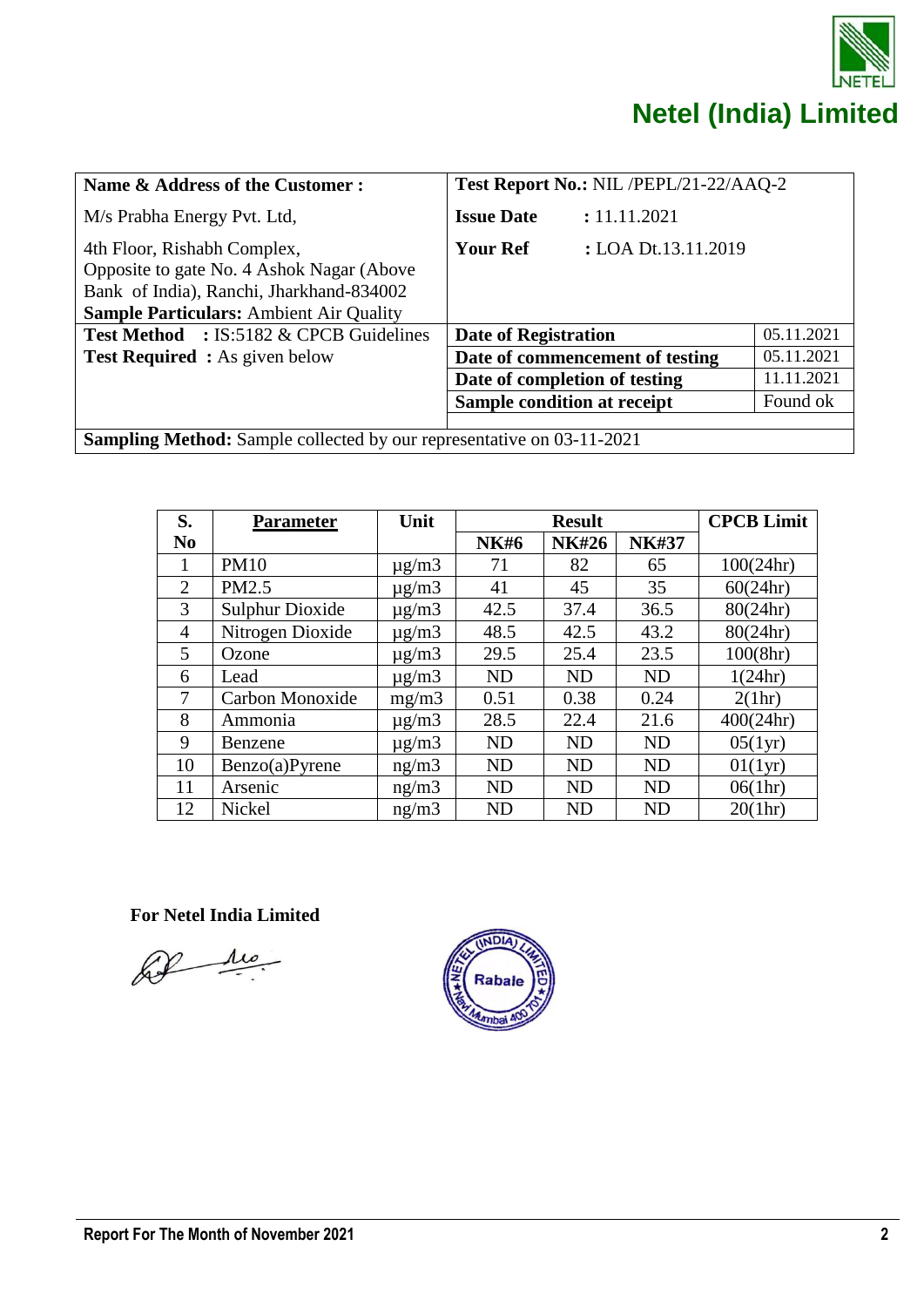

| Name & Address of the Customer:                                                                                                                                     | Test Report No.: NIL /PEPL/21-22/Noise-2 |                                 |            |  |
|---------------------------------------------------------------------------------------------------------------------------------------------------------------------|------------------------------------------|---------------------------------|------------|--|
| M/s Prabha Energy Pvt. Ltd,                                                                                                                                         | <b>Issue Date</b>                        | : 05.11.2021                    |            |  |
| 4th Floor, Rishabh Complex,<br>Opposite to gate No. 4 Ashok Nagar (Above<br>Bank of India), Ranchi, Jharkhand-834002<br><b>Sample Particulars:</b> Noise Monitoring | : LOA Dt.13.11.2019<br><b>Your Ref</b>   |                                 |            |  |
| <b>Test Method</b> : IS 9876:1981 & User Manual                                                                                                                     | <b>Date of Registration</b>              |                                 | 05.11.2021 |  |
| <b>Test Required</b> : As given below                                                                                                                               |                                          | Date of commencement of testing | 05.11.2021 |  |
|                                                                                                                                                                     | Date of completion of testing            |                                 | 05.11.2021 |  |
|                                                                                                                                                                     | Sample condition at receipt              |                                 | Found ok   |  |
|                                                                                                                                                                     |                                          |                                 |            |  |
| <b>Sampling Method:</b> Sample collected by our representative on 03-11-2021                                                                                        |                                          |                                 |            |  |

#### **NOISE MONITORING REPORT**

| <b>Location</b>            | Unit  | <b>Result</b> |                   |
|----------------------------|-------|---------------|-------------------|
|                            |       | Day Time      | <b>Night Time</b> |
| <b>CPCB</b> Standard Limit | dB(A) | 75            | 70                |
| NK # 6                     | dB(A) | 43.5          | 38.2              |
| NK #24                     | dB(A) | 31.0          | 29.4              |
| NK #30                     | dB(A) | 32.8          | 25.5              |

 $\frac{\mu}{\mu}$ LP

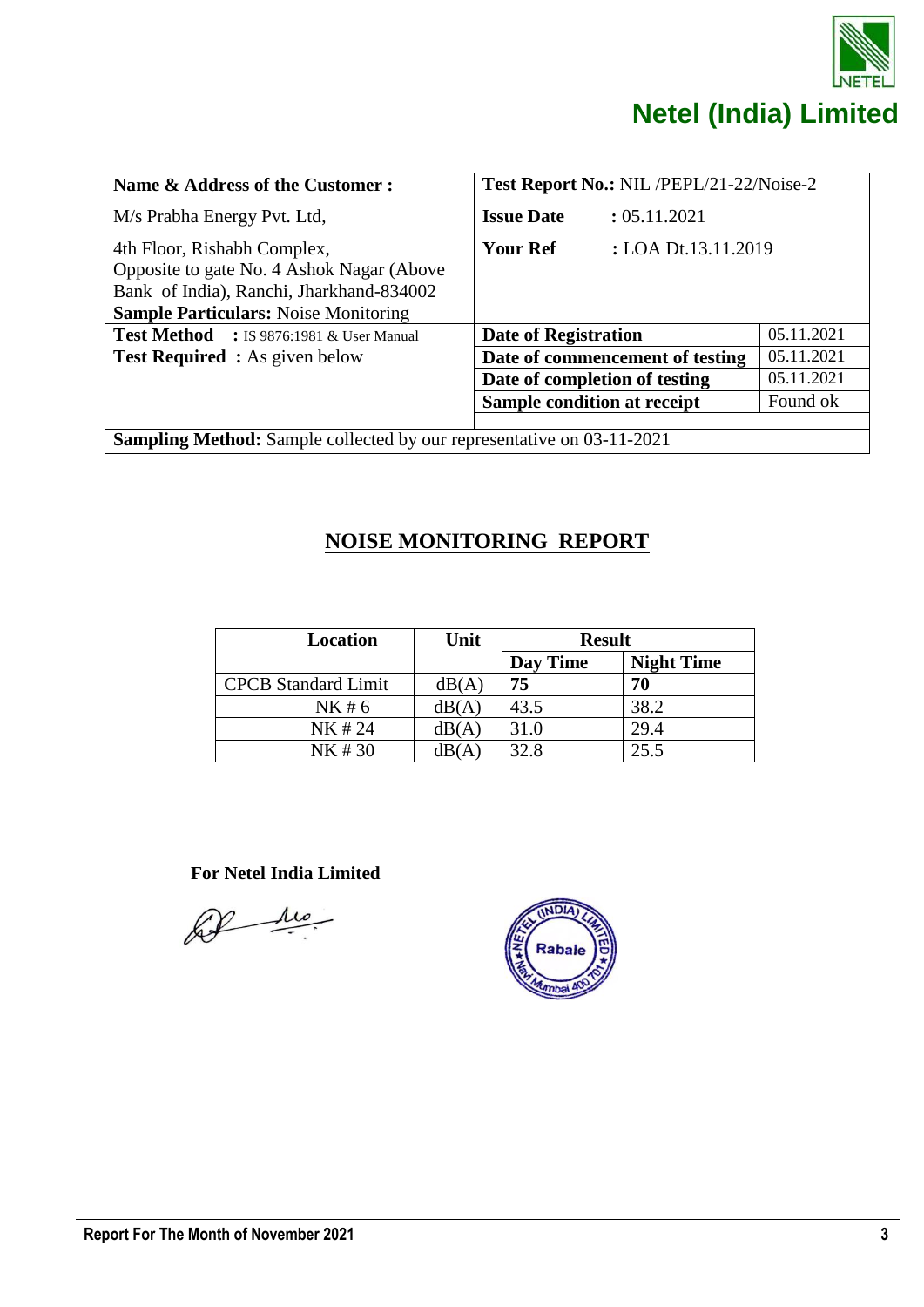

| Name & Address of the Customer:                                                                                                                                 | Test Report No.: NIL/PEPL/21-22/GW-2 |                                 |                         |  |
|-----------------------------------------------------------------------------------------------------------------------------------------------------------------|--------------------------------------|---------------------------------|-------------------------|--|
| M/s Prabha Energy Pvt. Ltd,                                                                                                                                     | <b>Issue Date</b>                    | : 11.11.2021                    |                         |  |
| 4th Floor, Rishabh Complex,<br>Opposite to gate No. 4 Ashok Nagar (Above<br>Bank of India), Ranchi, Jharkhand-834002<br><b>Sample Particulars: Ground water</b> | <b>Your Ref</b>                      | : LOA Dt.13.11.2019.            |                         |  |
| : $1No. \times 1$ Litre each<br><b>Oty</b>                                                                                                                      | Date of Registration                 |                                 | 05.11.2021              |  |
| <b>Test Method</b> : IS:3025 & APHA 23 <sup>rd</sup> Edition                                                                                                    |                                      | Date of commencement of testing | 05.11.2021              |  |
| <b>Packing</b><br>: Plastic Bottle                                                                                                                              | Date of completion of testing        |                                 | 11.11.2021              |  |
| <b>Test Required:</b> As given below                                                                                                                            | Sample condition at receipt          |                                 | Found ok                |  |
|                                                                                                                                                                 | Sample tested as received            |                                 |                         |  |
| <b>Sampling Method:</b> Sample collected by our representative on 03.11.2021                                                                                    |                                      |                                 | <b>Page:</b> $1$ of $4$ |  |

| S.<br>No.        | <b>PARAMETER</b>                           | <b>UNIT</b>    | <b>NK#6</b> | <b>NK#20</b> | <b>NK#24</b>      | <b>NK#37</b>     | <b>Acceptable Limit as</b><br>per IS:10500;2012 |
|------------------|--------------------------------------------|----------------|-------------|--------------|-------------------|------------------|-------------------------------------------------|
| $\mathbf{1}$     | pH                                         | -----          | 7.3         | 7.1          | 7.0               | 7.2              | $6.5 - 8.5$                                     |
| $\overline{2}$   | Temperature                                | $\overline{C}$ | 29          | 30.2         | $\overline{30.8}$ | 30.6             |                                                 |
| $\mathbf{3}$     | Colour                                     | Hazen          | < 1.0       | < 1.0        | $<1.0$            | $<1.0$           | $5$ (max)                                       |
| $\mathbf{3}$     | Total suspended solids                     | mg/1           | 03          | 02           | 03                | 02               |                                                 |
| 4                | Total solids                               | mg/1           | 298         | 310          | 300               | 312              |                                                 |
| 5                | Total Dissolved solids                     | mg/l           | 301         | 312          | 303               | 314              | $500$ (max.)                                    |
| 6                | Conductivity                               | $\mu$ sm/cm    | 435         | 441          | 445               | 456              |                                                 |
| $\overline{7}$   | Dissolved Oxygen                           | mg/l           | 6.5         | 6.2          | 6.8               | 6.5              | $\overline{\phantom{a}}$                        |
| 8                | Zinc as Zn                                 | mg/1           | 1.8         | 1.4          | 1.9               | $\overline{1.5}$ | $5$ (max.)                                      |
| $\boldsymbol{9}$ | Iron as Fe                                 | mg/1           | 0.12        | 0.11         | 0.14              | 0.13             | $0.3$ (max)                                     |
| 10               | BOD (3 days $@ 27°C$ )                     | mg/l           | 1.6         | 1.5          | 1.5               | 1.0              |                                                 |
| 11               | <b>COD</b>                                 | mg/1           | 5.0         | 4.8          | 4.5               | 5.5              |                                                 |
| 12               | Chloride as Cl                             | mg/l           | 78.5        | 82.5         | 86.0              | 85.5             | $250$ (max.)                                    |
| 13               | Sulphate as $SO_4$                         | mg/l           | 22.4        | 24.8         | 29.5              | 24.8             | $200$ (max.)                                    |
| 14               | <b>Total Hardness</b>                      | mg/l           | 132         | 128          | 125               | 124              | $200$ (max.)                                    |
| 15               | Calcium as Ca                              | mg/l           | 42.5        | 45.9         | 47.5              | 43.5             | $75$ (max.)                                     |
| 16               | Magnesium as Mg                            | mg/1           | 25.7        | 28.9         | 31.2              | 24.5             | $30$ (max.)                                     |
| 17               | Sodium as Na                               | mg/l           | 0.2         | 0.5          | 0.4               | 0.5              |                                                 |
| 18               | Oil and Grease                             | mg/1           | ${\rm ND}$  | ND           | ND                | ND               |                                                 |
| 19               | Phenolic compounds as<br>C6H5OH            | mg/l           | ND          | ND           | ND                | ND               | $0.001$ (max.)                                  |
| 20               | Cyanide as CN                              | mg/1           | $\rm ND$    | ND           | ND                | ND               | $0.05$ (Max)                                    |
| ${\bf 21}$       | Fluoride as F                              | mg/1           | 0.03        | 0.01         | 0.02              | 0.01             | 1(max.)                                         |
| $\bf{22}$        | Sulphide as $H_2S$                         | mg/1           | ND          | ND           | ND                | ND               | $0.05$ (max.)                                   |
| 23               | Chromium as Cr                             | mg/l           | ND          | ND           | ND                | ND               |                                                 |
| 24               | <b>Hexavalent Chromium</b><br>as $Cr^{+6}$ | mg/1           | ND          | ND           | ND                | <b>ND</b>        | $0.05$ (max.)                                   |
| 25               | Copper as Cu                               | mg/1           | ND          | ND           | <b>ND</b>         | <b>ND</b>        | $0.05$ (max.)                                   |
| 26               | Lead as Pb                                 | mg/1           | $\rm ND$    | $\rm ND$     | ${\rm ND}$        | ND               | $0.01$ (max.)                                   |
| 27               | Mercury as Hg                              | mg/l           | ND          | ND           | ND                | ND               | $0.001$ (max.)                                  |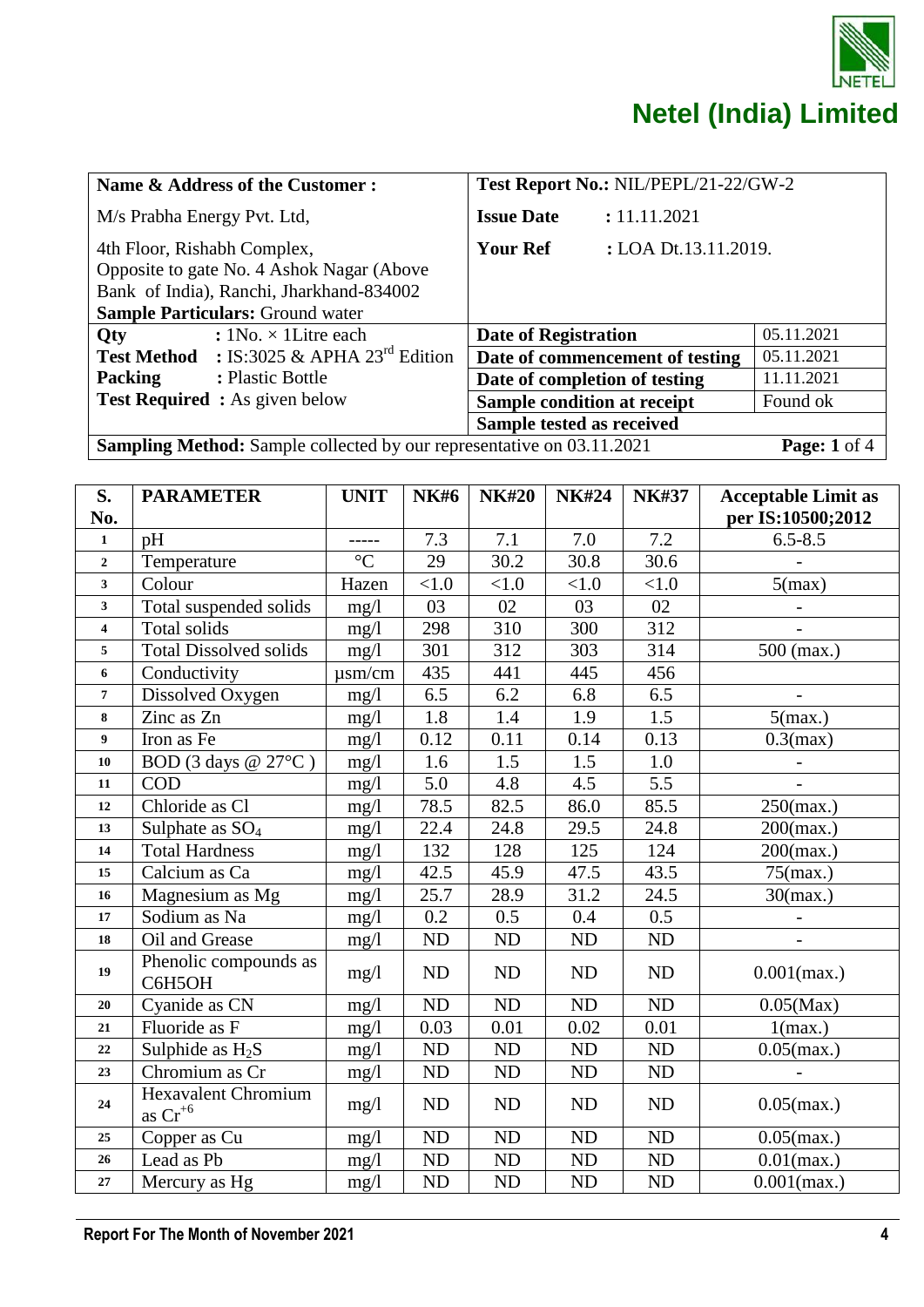

| 28 | Nickel as Ni    | mg/1 | $\mathop{\rm ND}\nolimits$ | $\rm ND$ | $\mathop{\rm ND}\nolimits$ | ND | $0.02$ (max.)            |
|----|-----------------|------|----------------------------|----------|----------------------------|----|--------------------------|
| 29 | Arsenic as As   | mg/l | $\mathop{\rm ND}\nolimits$ | $\rm ND$ | $\mathop{\rm ND}\nolimits$ | ND | $0.01$ (max)             |
| 30 | Manganese as Mn | mg/1 | $\mathop{\rm ND}\nolimits$ | $\rm ND$ | $\mathop{\rm ND}\nolimits$ | ND | $0.1$ (max)              |
| 31 | Vanadium as V   | mg/1 | $\rm ND$                   | $\rm ND$ | $\rm ND$                   | ND | $\overline{\phantom{0}}$ |

ND: Not Detected

**For Netel India Limited**

bil ma



Page 2 of 4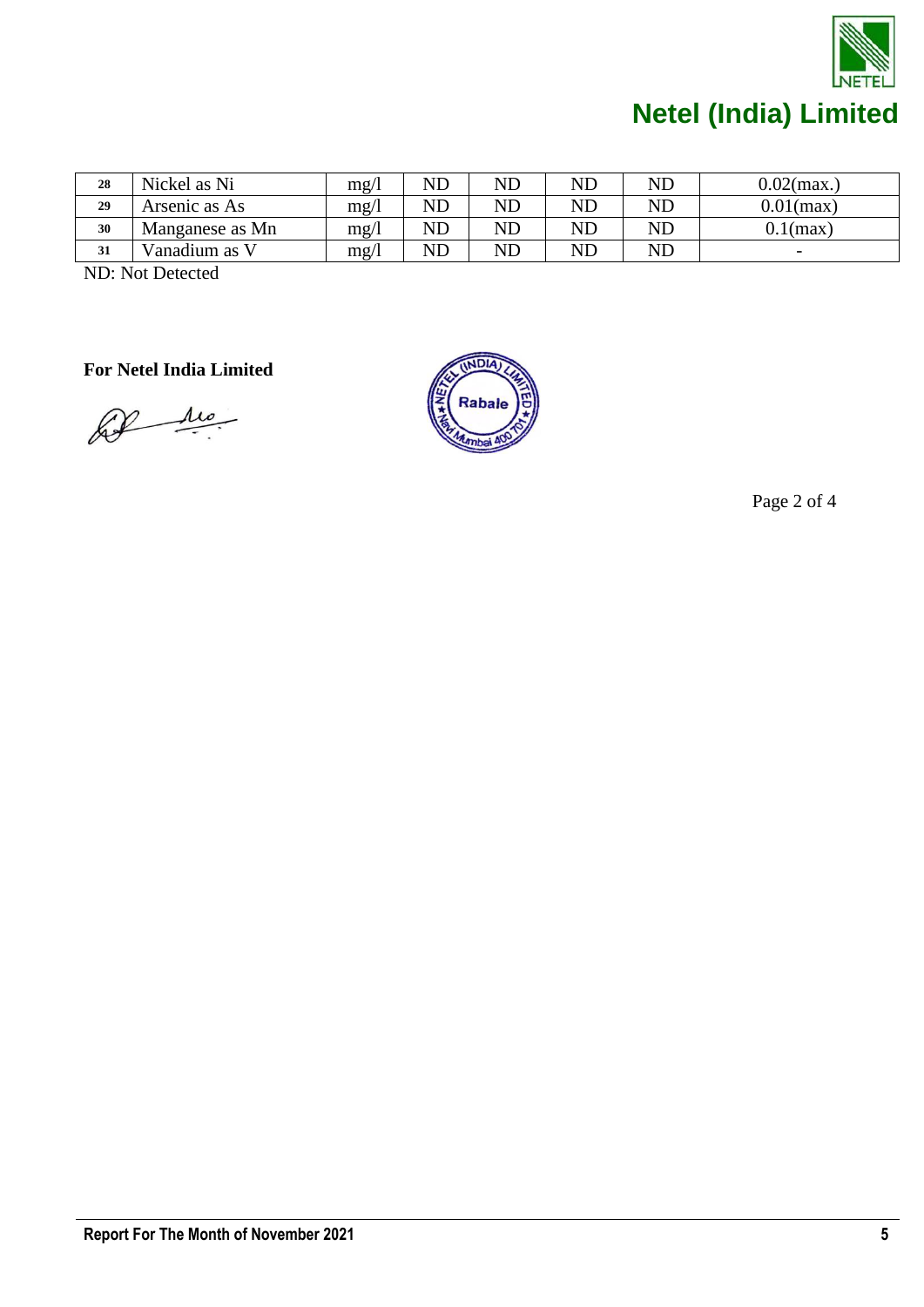

| Name & Address of the Customer:                                                                                                                                  | Test Report No.: NIL/PEPL/21-22/SW-2   |                         |  |  |
|------------------------------------------------------------------------------------------------------------------------------------------------------------------|----------------------------------------|-------------------------|--|--|
| M/s Prabha Energy Pvt. Ltd,                                                                                                                                      | <b>Issue Date</b><br>: 11.11.2021      |                         |  |  |
| 4th Floor, Rishabh Complex,<br>Opposite to gate No. 4 Ashok Nagar (Above<br>Bank of India), Ranchi, Jharkhand-834002<br><b>Sample Particulars: Surface water</b> | <b>Your Ref</b><br>: LOA Dt.13.11.2019 |                         |  |  |
| : $1No. \times 1$ Litre each<br>Qty                                                                                                                              | <b>Date of Registration</b>            | 05.11.2021              |  |  |
| : IS:3025 & APHA $23^{\text{rd}}$ Edition<br><b>Test Method</b>                                                                                                  | Date of commencement of testing        | 05.11.2021              |  |  |
| Packing<br>: Plastic Bottle                                                                                                                                      | Date of completion of testing          | 11.11.2021              |  |  |
| <b>Test Required</b> : As given below                                                                                                                            | Sample condition at receipt            | Found ok                |  |  |
|                                                                                                                                                                  | Sample tested as received              |                         |  |  |
| <b>Sampling Method:</b> Sample collected by our representative on 03.11.2021                                                                                     |                                        | Page: $1 \text{ of } 2$ |  |  |

| <b>S. No.</b>           | <b>PARAMETER</b>                           | <b>UNIT</b>    | <b>NK#6</b> | <b>NK#20</b> | <b>NK#21</b> | <b>NK#24</b> |
|-------------------------|--------------------------------------------|----------------|-------------|--------------|--------------|--------------|
|                         |                                            |                |             |              |              |              |
| $\mathbf{1}$            | pH                                         |                | 7.2         | 7.5          | 7.9          | 7.8          |
| $\overline{2}$          | Temperature                                | $\overline{C}$ | 27.6        | 27.5         | 28.0         | 27.9         |
| $\overline{\mathbf{3}}$ | Colour                                     | Hazen          | 1.4         | 1.8          | 1.5          | 1.7          |
| $\overline{4}$          | <b>Total Suspended solids</b>              | mg/1           | 11          | 12           | 09           | 14           |
| 5                       | <b>Total Dissolved solids</b>              | mg/1           | 275         | 268          | 270          | 284          |
| $\boldsymbol{6}$        | Conductivity                               | $\mu$ sm/cm    | 381         | 378          | 379          | 381          |
| $\overline{7}$          | <b>Residual free Chlorine</b>              | mg/1           | 0.14        | 0.19         | 0.15         | 0.17         |
| $\overline{\bf 8}$      | Zinc as Zn                                 | mg/1           | 1.6         | 1.5          | 1.2          | 1.9          |
| $\overline{9}$          | Iron as Fe                                 | mg/1           | 0.24        | 0.28         | 0.26         | 0.24         |
| $\overline{10}$         | BOD (3days @ 27°C)                         | mg/l           | 11.2        | 13.2         | 12.7         | 10.5         |
| $\overline{11}$         | <b>COD</b>                                 | mg/1           | 32.5        | 34.5         | 32.5         | $30.0$       |
| 12                      | Chloride as Cl                             | mg/1           | 84.5        | 78.5         | 72.0         | 75.0         |
| 13                      | Sulphate as $SO_4$                         | mg/1           | 36.5        | 38.5         | 32.5         | 30.8         |
| $\overline{14}$         | Calcium as Ca                              | mg/1           | 50.4        | 42.1         | 41.5         | 38.5         |
| 15                      | Magnesium as Mg                            | mg/1           | 33.2        | 31.6         | 30.8         | 31.4         |
| 16                      | M-Alkalinity                               | mg/l           | 174         | 185          | 179          | 182          |
| $\overline{17}$         | P-Alkalinity                               | mg/l           | <b>NIL</b>  | <b>NIL</b>   | <b>NIL</b>   | <b>NIL</b>   |
| 18                      | Sodium as Na                               | mg/1           | 21.5        | 20.8         | 19.5         | 20.5         |
| 19                      | Sodium Absorption                          |                | 0.4         | 0.6          | 0.8          | 0.6          |
|                         | Ratio                                      |                |             |              |              |              |
| 20                      | Total Kjeldahl Nitrogen                    | mg/1           | 4.0         | 3.5          | 3.8          | 3.2          |
| $\overline{21}$         | Oil and Grease                             | mg/1           | <b>ND</b>   | <b>ND</b>    | <b>ND</b>    | ND           |
| 22                      | Cyanide as CN                              | mg/1           | ND          | ND           | ND           | ND           |
| 23                      | Chromium as Cr                             | mg/1           | <b>ND</b>   | ND           | <b>ND</b>    | ND           |
| $\overline{24}$         | <b>Hexavalent Chromium</b><br>as $Cr^{+6}$ | mg/l           | <b>ND</b>   | <b>ND</b>    | <b>ND</b>    | ND           |
| 25                      | Lead as Pb                                 | mg/1           | <b>ND</b>   | <b>ND</b>    | ND           | <b>ND</b>    |
| 26                      | Mercury as Hg                              | mg/l           | <b>ND</b>   | <b>ND</b>    | <b>ND</b>    | <b>ND</b>    |
| 27                      | Nickel as Ni                               | mg/1           | <b>ND</b>   | <b>ND</b>    | <b>ND</b>    | <b>ND</b>    |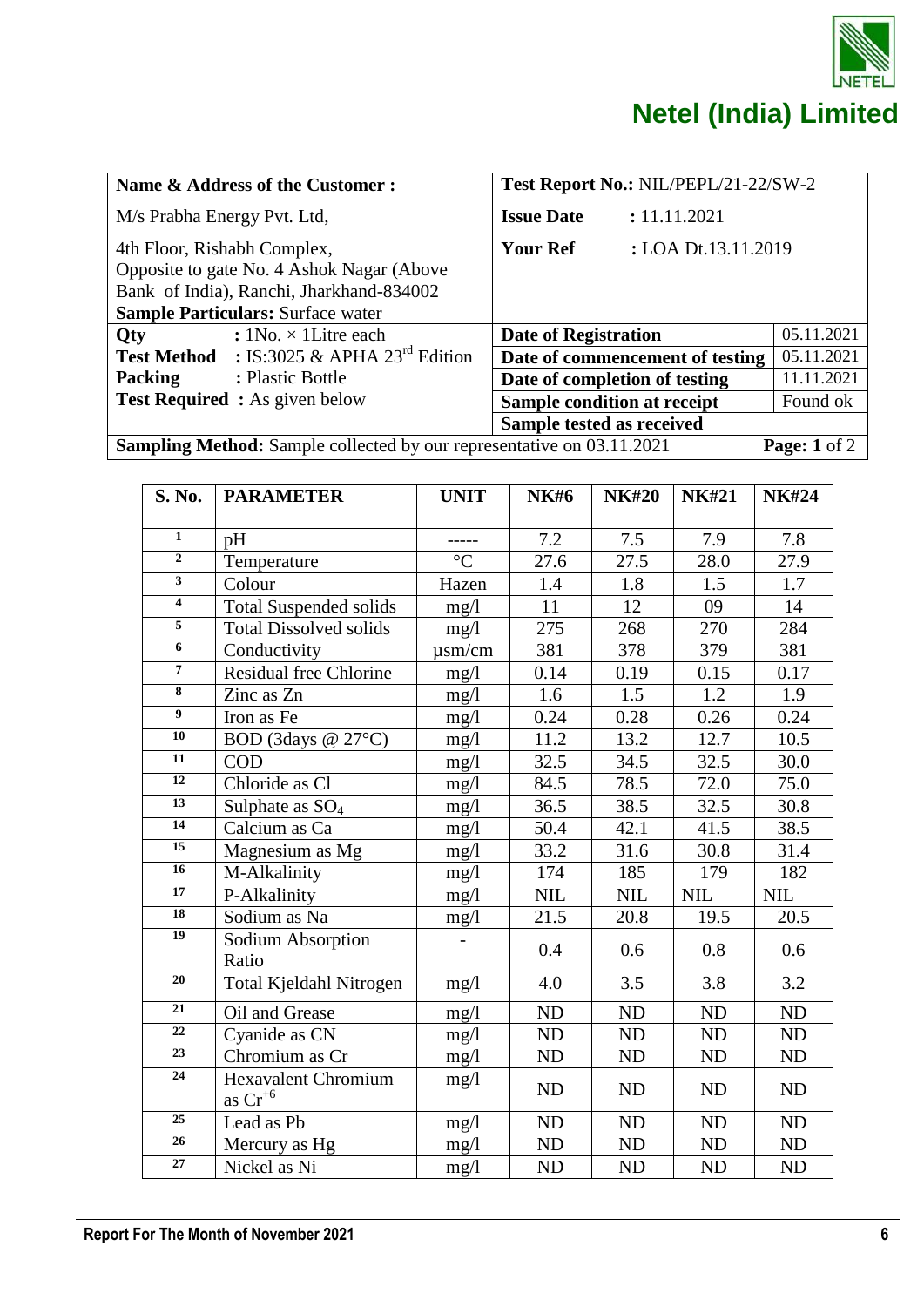

| 28 | Cadmium as Cd | mg/l | $\sf{NL}$ | $\rm {NL}$ | $\rm {N}D$ | <b>NL</b> |
|----|---------------|------|-----------|------------|------------|-----------|
| 29 | Vanadium as V | mg/l | $\sf NL$  | $\rm ND$   | <b>ND</b>  | <b>ND</b> |
| 30 | Arsenic as As | mg/1 | $\sf NL$  | ND         | <b>ND</b>  | <b>NL</b> |

ND: Not Detected

 **For Netel India Limited**

Let the



Page 2 of 2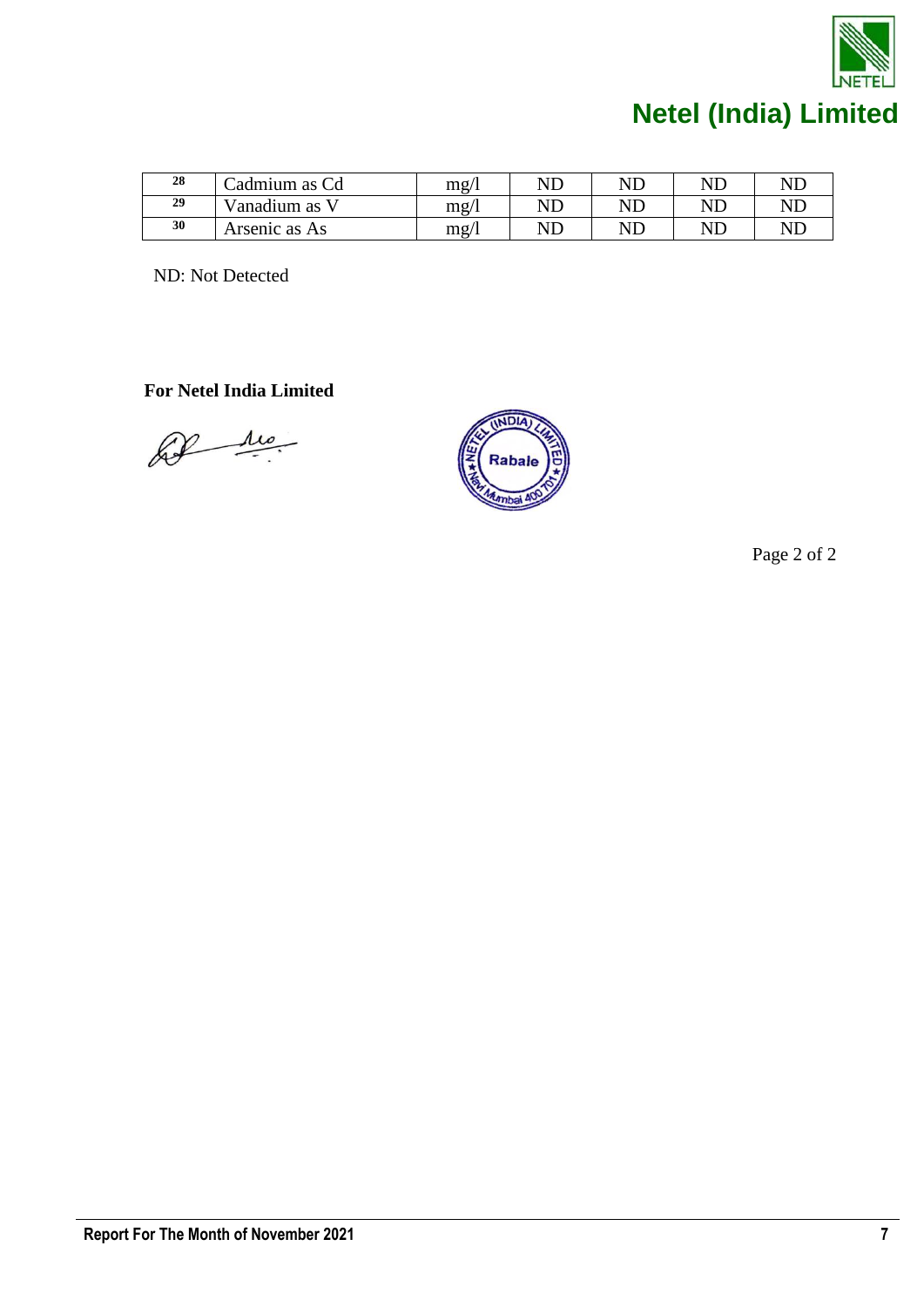

| Name & Address of the Customer:                                                                                                                                   | Test Report No.: NIL/PEPL/21-22/EW-2   |                                 |            |
|-------------------------------------------------------------------------------------------------------------------------------------------------------------------|----------------------------------------|---------------------------------|------------|
| M/s Prabha Energy Pvt. Ltd,                                                                                                                                       | <b>Issue Date</b>                      | : 11.11.2021                    |            |
| 4th Floor, Rishabh Complex,<br>Opposite to gate No. 4 Ashok Nagar (Above<br>Bank of India), Ranchi, Jharkhand-834002<br><b>Sample Particulars: Effluent water</b> | : LOA Dt.13.11.2019<br><b>Your Ref</b> |                                 |            |
| : $1No. \times 1$ Litre each<br>Qty                                                                                                                               | Date of Registration                   |                                 | 05.11.2021 |
| : IS:3025 & APHA 23 <sup>rd</sup> Edition<br><b>Test Method</b>                                                                                                   |                                        | Date of commencement of testing | 05.11.2021 |
| <b>Packing</b><br>: Plastic Bottle                                                                                                                                | Date of completion of testing          |                                 | 11.11.2021 |
| <b>Test Required:</b> As given below                                                                                                                              | Sample condition at receipt            |                                 | Found ok   |
|                                                                                                                                                                   | Sample tested as received              |                                 |            |
| <b>Sampling Method:</b> Sample collected by our representative on 03.11.2021<br>Page: $1$ of $2$                                                                  |                                        |                                 |            |

| S. No.                                                                                                                                                                                                                                                                                                                                   | <b>PARAMETER</b>                    | <b>UNIT</b>     | <b>NK#6</b> | <b>NK#20</b> | <b>NK#21</b> | <b>NK#24</b> | <b>CPCB std</b> |
|------------------------------------------------------------------------------------------------------------------------------------------------------------------------------------------------------------------------------------------------------------------------------------------------------------------------------------------|-------------------------------------|-----------------|-------------|--------------|--------------|--------------|-----------------|
|                                                                                                                                                                                                                                                                                                                                          |                                     |                 |             |              |              |              | Limit           |
| $\mathbf{1}$                                                                                                                                                                                                                                                                                                                             | pH                                  | -----           | 8.2         | 8.5          | 8.0          | 8.1          | $5.5 - 9.0$     |
| $\overline{\mathbf{2}}$                                                                                                                                                                                                                                                                                                                  | Temperature                         | $\rm ^{\circ}C$ | 41.6        | 43.5         | 42.8         | 43.5         | $40$ (max)      |
| 3                                                                                                                                                                                                                                                                                                                                        | Total suspended solids              | mg/1            | 16          | 18           | 15           | 18           | $100$ (max)     |
| 4                                                                                                                                                                                                                                                                                                                                        | Total solids                        | mg/1            | 665         | 674          | 692          | 685          |                 |
| 5                                                                                                                                                                                                                                                                                                                                        | <b>Total Dissolved solids</b>       | mg/1            | 649         | 656          | 677          | 667          | $2100$ (max)    |
| 6                                                                                                                                                                                                                                                                                                                                        | Zinc as Zn                          | mg/l            | 3.5         | 3.9          | 3.5          | 3.4          | $5.0$ (max)     |
| $\overline{7}$                                                                                                                                                                                                                                                                                                                           | BOD (3 days @ 27°C)                 | mg/1            | 6.5         | 5.5          | 7.0          | 6.0          | 30(max)         |
| 8                                                                                                                                                                                                                                                                                                                                        | <b>COD</b>                          | mg/1            | 14.0        | 17.0         | 20.0         | 19.0         | $100$ (max)     |
| 9                                                                                                                                                                                                                                                                                                                                        | Chloride as Cl                      | mg/1            | 124         | 135          | 148          | 142          | $600$ (max)     |
| $10\,$                                                                                                                                                                                                                                                                                                                                   | Sulphate as $SO_4$                  | mg/1            | 50          | 53           | 58           | 55           | $1000$ (max)    |
| 11                                                                                                                                                                                                                                                                                                                                       | Sodium as Na                        | mg/1            | 21.6        | 22.4         | 21.5         | 22.0         | $60$ (max)      |
| 11                                                                                                                                                                                                                                                                                                                                       | Oil and Grease                      | mg/1            | 07          | 05           | 06           | 05           | 10(max)         |
| 12                                                                                                                                                                                                                                                                                                                                       | Phenolic compounds as<br>C6H5OH     | mg/1            | ND          | ND           | ND           | ND           | $1.2$ (max)     |
| 13                                                                                                                                                                                                                                                                                                                                       | Cyanide as CN                       | mg/1            | ND          | ND           | ND           | ND           | $0.2$ (max)     |
| 13                                                                                                                                                                                                                                                                                                                                       | Fluoride as F                       | mg/1            | 0.11        | 0.14         | 0.13         | 0.18         | $1.5$ (max)     |
| 14                                                                                                                                                                                                                                                                                                                                       | Sulphide as $H_2S$                  | mg/1            | ND          | ND           | ND           | ND           | $2.0$ (max)     |
| 15                                                                                                                                                                                                                                                                                                                                       | Chromium as Cr                      | mg/1            | 0.02        | 0.03         | 0.02         | 0.05         | $1.0$ (max)     |
| 16                                                                                                                                                                                                                                                                                                                                       | Hexavalent Chromium as<br>$Cr^{+6}$ | mg/1            | ND          | ND           | ND           | ND           | $0.1$ (max)     |
| 17                                                                                                                                                                                                                                                                                                                                       | Copper as Cu                        | mg/l            | ND          | ND           | ND           | ${\rm ND}$   | $0.2$ (max)     |
| 18                                                                                                                                                                                                                                                                                                                                       | Lead as Pb                          | mg/1            | <b>ND</b>   | ND           | ND           | <b>ND</b>    | $0.1$ (max)     |
| 19                                                                                                                                                                                                                                                                                                                                       | Mercury as Hg                       | mg/1            | ND          | ND           | ND           | ND           | $0.01$ (max)    |
| 20<br>$\mathbf{M}$ $\mathbf{M}$ $\mathbf{N}$ $\mathbf{N}$ $\mathbf{N}$ $\mathbf{N}$ $\mathbf{N}$ $\mathbf{N}$ $\mathbf{N}$ $\mathbf{N}$ $\mathbf{N}$ $\mathbf{N}$ $\mathbf{N}$ $\mathbf{N}$ $\mathbf{N}$ $\mathbf{N}$ $\mathbf{N}$ $\mathbf{N}$ $\mathbf{N}$ $\mathbf{N}$ $\mathbf{N}$ $\mathbf{N}$ $\mathbf{N}$ $\mathbf{N}$ $\mathbf{$ | Nickel as Ni                        | mg/l            | ND          | ND           | <b>ND</b>    | ND           | $3.0$ (max)     |

ND: Not Detected

 $\mu$ Lo

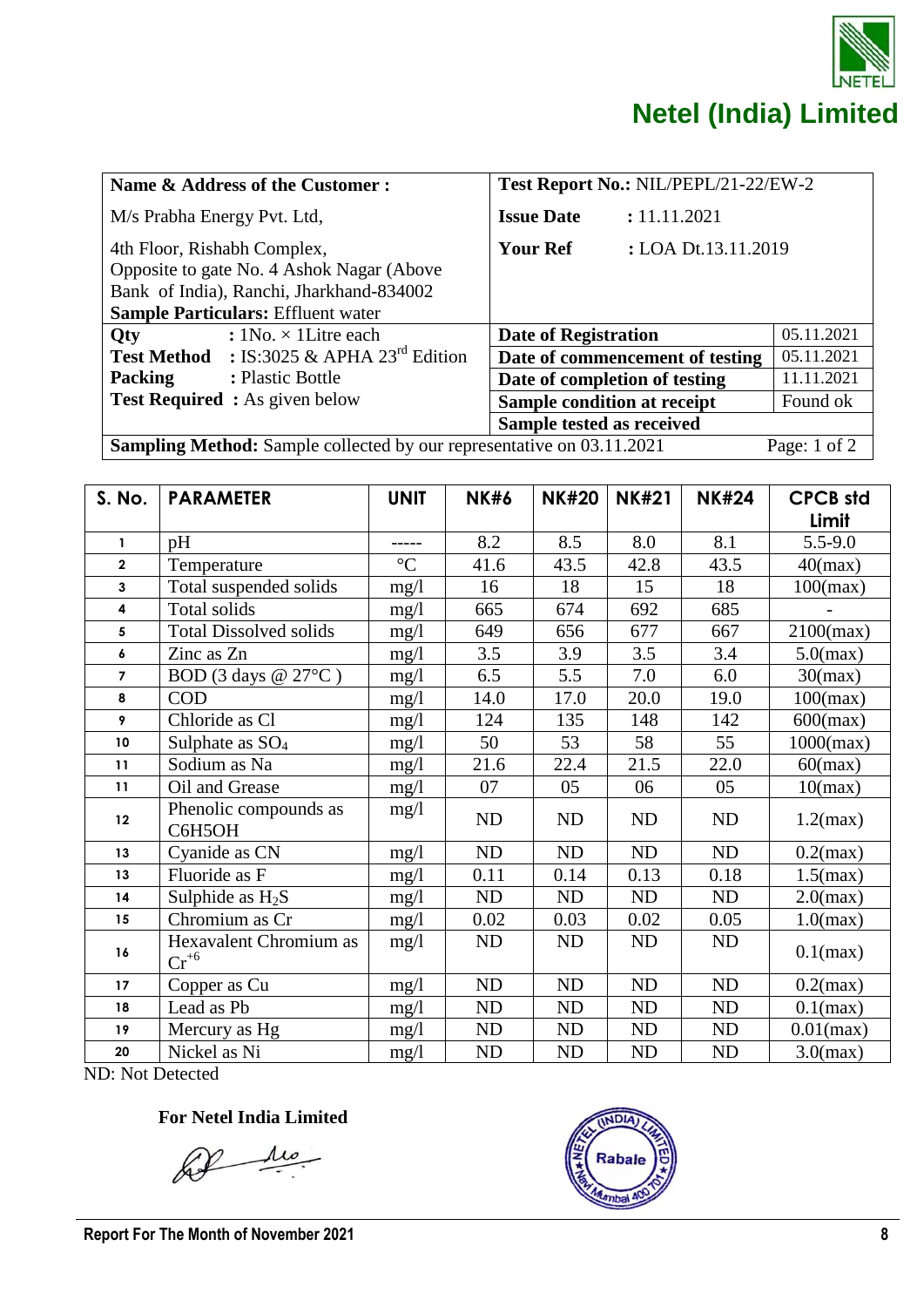

| Name & Address of the Customer:                                                                                                                                   |                                                              | Test Report No.: NIL/PEPL/21-22/EW-2 |                     |              |  |
|-------------------------------------------------------------------------------------------------------------------------------------------------------------------|--------------------------------------------------------------|--------------------------------------|---------------------|--------------|--|
| M/s Prabha Energy Pvt. Ltd,                                                                                                                                       |                                                              | <b>Issue Date</b>                    | : 11.11.2021        |              |  |
| 4th Floor, Rishabh Complex,<br>Opposite to gate No. 4 Ashok Nagar (Above<br>Bank of India), Ranchi, Jharkhand-834002<br><b>Sample Particulars: Effluent water</b> |                                                              | <b>Your Ref</b>                      | : LOA Dt.13.11.2019 |              |  |
| Qty                                                                                                                                                               | : $1No. \times 1$ Litre each                                 | <b>Date of Registration</b>          |                     | 05.11.2021   |  |
|                                                                                                                                                                   | <b>Test Method</b> : IS:3025 & APHA 23 <sup>rd</sup> Edition | Date of commencement of testing      | 05.11.2021          |              |  |
| Packing                                                                                                                                                           | : Plastic Bottle                                             | Date of completion of testing        |                     | 11.11.2021   |  |
| <b>Test Required:</b> As given below                                                                                                                              |                                                              | Sample condition at receipt          |                     | Found ok     |  |
|                                                                                                                                                                   |                                                              | Sample tested as received            |                     |              |  |
| <b>Sampling Method:</b> Sample collected by our representative on 03.11.2021                                                                                      |                                                              |                                      |                     | Page: 2 of 2 |  |

| S. No.                                   | <b>PARAMETER</b>                                  | <b>UNIT</b>     | <b>NK#26</b> | <b>NK#30</b> | <b>NK#37</b> | <b>CPCB</b> std<br>Limit |
|------------------------------------------|---------------------------------------------------|-----------------|--------------|--------------|--------------|--------------------------|
| $\mathbf{1}$                             | pH                                                |                 | 8.3          | 8.5          | 8.6          | $5.5 - 9.0$              |
| $\overline{\mathbf{2}}$                  | Temperature                                       | $\rm ^{\circ}C$ | 46.5         | 45.0         | 42.8         | $40$ (max)               |
| 3                                        | Total suspended solids                            | mg/1            | 16           | 19           | 17           | 100(max)                 |
| 4                                        | Total solids                                      | mg/1            | 648          | 678          | 677          |                          |
| 5                                        | <b>Total Dissolved solids</b>                     | mg/1            | 632          | 659          | 660          | $2100$ (max)             |
| 6                                        | Zinc as Zn                                        | mg/1            | 3.5          | 4.2          | 4.6          | $5.0$ (max)              |
| $\overline{7}$                           | BOD (3 days @ 27°C)                               | mg/1            | 4.5          | 3.9          | 5.2          | $30$ (max)               |
| 8                                        | <b>COD</b>                                        | mg/1            | 12.8         | 13.2         | 12.8         | 100(max)                 |
| 9                                        | Chloride as Cl                                    | mg/1            | 128          | 136          | 138          | $600$ (max)              |
| 10                                       | Sulphate as $SO_4$                                | mg/1            | 54           | 51           | 59           | $1000$ (max)             |
| 11                                       | Sodium as Na                                      | mg/1            | 21.5         | 23.5         | 22.4         | $60$ (max)               |
| 11                                       | Oil and Grease                                    | mg/1            | 16           | 19           | 16           | 10(max)                  |
| 12                                       | Phenolic compounds as<br>C6H5OH                   | mg/1            | <b>ND</b>    | ND           | ND           | $1.2$ (max)              |
| 13                                       | Cyanide as CN                                     | mg/1            | ND           | ND           | <b>ND</b>    | $0.2$ (max)              |
| 13                                       | Fluoride as F                                     | mg/1            | 0.15         | 0.14         | 0.16         | $1.5$ (max)              |
| 14                                       | Sulphide as $H_2S$                                | mg/1            | ND           | ND           | ND           | $2.0$ (max)              |
| 15                                       | Chromium as Cr                                    | mg/1            | 0.01         | 0.02         | 0.01         | $1.0$ (max)              |
| 16                                       | Hexavalent Chromium as<br>$\text{Cr}^{\text{+6}}$ | mg/1            | ND           | ND           | ND           | $0.1$ (max)              |
| 17                                       | Copper as Cu                                      | mg/l            | ND           | ND           | ND           | $0.2$ (max)              |
| 18                                       | Lead as Pb                                        | mg/1            | ND           | ND           | ND           | $0.1$ (max)              |
| 19                                       | Mercury as Hg                                     | mg/1            | ND           | ND           | ND           | $0.01$ (max)             |
| 20<br>$\mathbf{M} \mathbf{D} \mathbf{M}$ | Nickel as Ni                                      | mg/1            | ND           | ND           | ND           | $3.0$ (max)              |

ND: Not Detected

Le